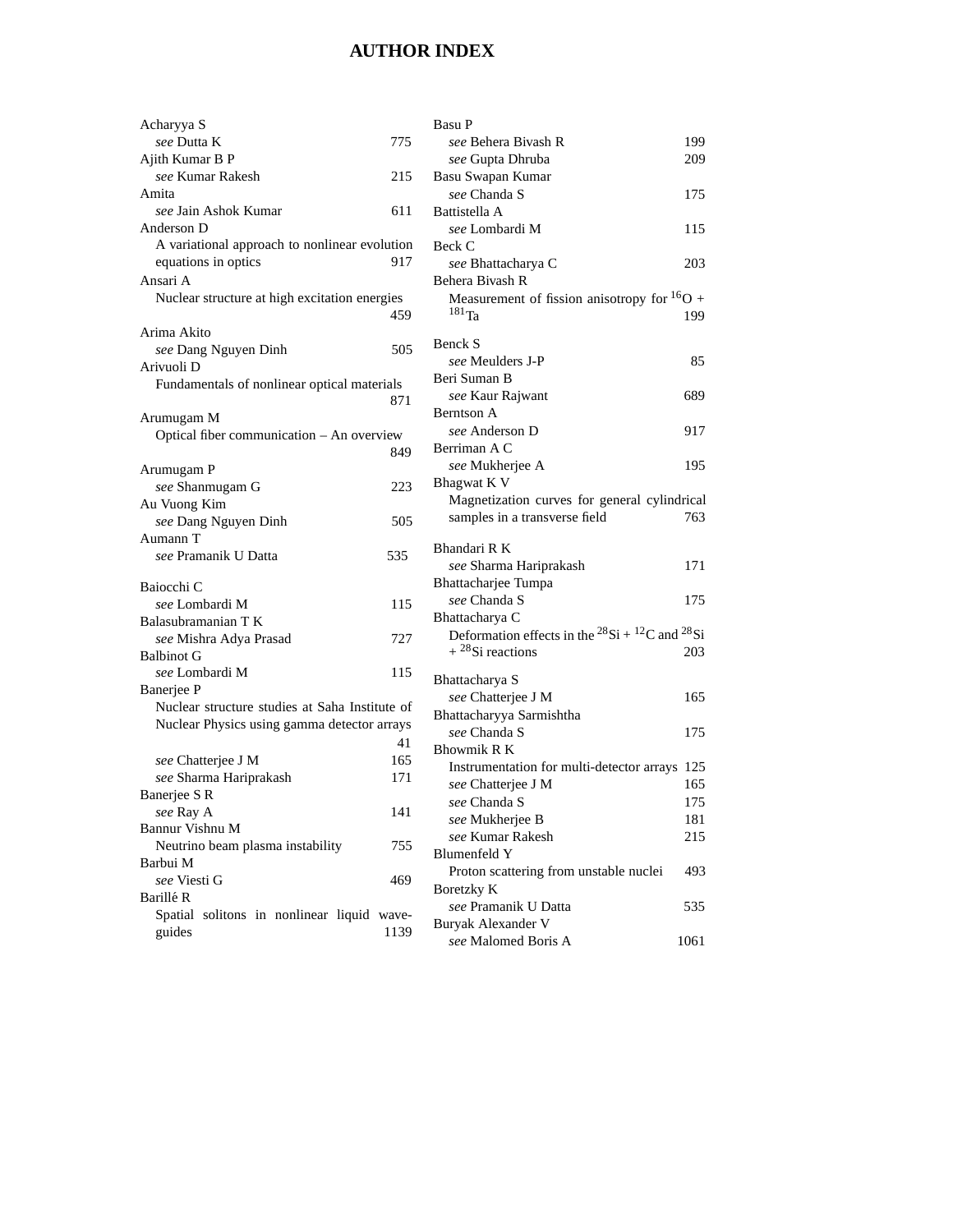| Butt R D                                        |      | Datta S K                                                                              |     |
|-------------------------------------------------|------|----------------------------------------------------------------------------------------|-----|
| see Mukherjee A                                 | 195  | see Behera Bivash R                                                                    | 199 |
|                                                 |      | de France G                                                                            |     |
| Cabrera D                                       |      | Physics at the closed shells                                                           | 11  |
| see Oset E                                      | 417  | De Toledo A Szanto                                                                     |     |
| Cabrera J                                       |      | see Bhattacharya C                                                                     | 203 |
| see Meulders J-P                                | 85   | Detmold W                                                                              |     |
| Chanda S                                        |      | A new slant on hadron structure                                                        | 251 |
| High spin spectroscopy of $^{139}$ Pr           | 175  | Diwakar M P                                                                            |     |
| Chatterjee A                                    |      | see Chatterjee A                                                                       | 135 |
| Data acquisition for experiments with multi-    |      | Dorvaux O                                                                              |     |
| detector arrays                                 | 135  | see Bhattacharya C                                                                     | 203 |
| see Gupta Dhruba                                | 209  | Dufauquez Ch                                                                           |     |
|                                                 | 219  | see Meulders J-P                                                                       | 85  |
| see Nagaraj S                                   |      | Dutta K                                                                                |     |
| Chatterjee J M                                  |      |                                                                                        |     |
| Level structures of $95,97$ Mo – A comparative  |      | Dielectric relaxation phenomena of rigid po-                                           |     |
| study                                           | 165  | lar liquid molecules under giga hertz electric                                         |     |
| Chatterjee ML                                   |      | field                                                                                  | 775 |
| see Behera Bivash R                             | 199  |                                                                                        |     |
| Chiang H C                                      |      | Eddahbi K                                                                              |     |
| see Oset E                                      | 417  | see Bhattacharya C                                                                     | 203 |
| Choudhury R K                                   |      | Ejiri H                                                                                |     |
| Recent studies in heavy ion induced fission re- |      | Nuclear responses for neutrinos and neutrino                                           |     |
| actions                                         | 585  | studies by double beta decays and inverse beta                                         |     |
| Chow Kwok W                                     |      | decays                                                                                 | 371 |
| Periodic wavetrains for systems of coupled      |      | Summary of ISNP2K                                                                      | 665 |
| nonlinear Schrödinger equations                 | 937  | El Masri Y                                                                             |     |
| Chowdhury P                                     |      | see Meulders J-P                                                                       | 85  |
| Microscopy of femtoscale structures             | 31   | Elze Th W                                                                              |     |
| Chu PL                                          |      | see Pramanik U Datta                                                                   | 535 |
| see Malomed Boris A                             | 1061 | Emling H                                                                               |     |
| Cinausero M                                     |      | see Pramanik U Datta                                                                   | 535 |
| see Viesti G                                    | 469  |                                                                                        |     |
| Corcalciuc V                                    |      | Fabris D                                                                               |     |
| see Meulders J-P                                | 85   | see Viesti G                                                                           | 469 |
| Cortina D                                       |      | Facco A                                                                                |     |
|                                                 |      | The project SPES at LNL: Accelerator chal-                                             |     |
| see Pramanik U Datta<br>Crasovan L C            | 535  | lenges                                                                                 | 623 |
|                                                 |      | Fioretto E                                                                             |     |
| Spinning solitons in cubic-quintic nonlinear    |      | see Viesti G                                                                           | 469 |
| media                                           | 1041 | Freeda T H                                                                             |     |
|                                                 |      | Lattice variation and thermal parameters of                                            |     |
| Dang Nguyen Dinh                                |      | gel grown KDP crystals added with some am-                                             |     |
| E1 resonances in neutron-rich nuclei within     |      | monium compounds                                                                       | 829 |
| the phonon damping model                        | 505  | Freeman R M                                                                            |     |
| Das P                                           |      |                                                                                        |     |
|                                                 |      |                                                                                        |     |
|                                                 |      | see Bhattacharya C                                                                     | 203 |
| see Ray A<br>Das R K                            | 141  |                                                                                        |     |
| see Patnaik R C                                 |      | Galin J                                                                                |     |
|                                                 | 795  | Spallation reactions studied with $4\pi$ -detector                                     |     |
| Das Tapan Kumar                                 |      | arrays                                                                                 | 67  |
| see Khan Md Abdul                               | 701  | Gambhir Y K                                                                            |     |
| Dasgupta M<br>see Mukherjee A                   | 195  | Success and limits of the relativistic mean<br>field description of nuclear properties | 545 |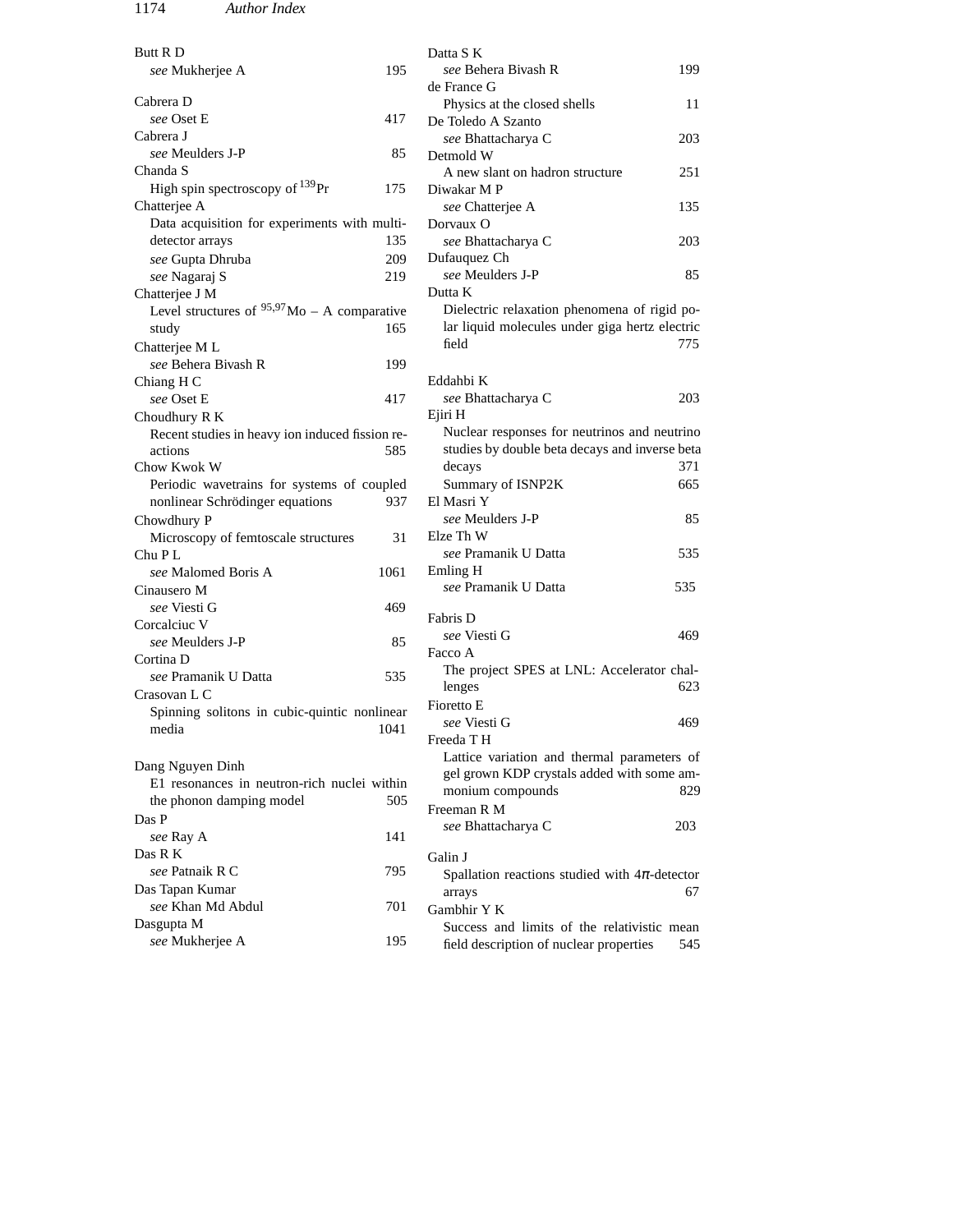*Author Index* 1175

Ganapathy R Polarization modulational instability in a birefringent optical fiber with fourth order dispersion 743 Geissel H **see Mandal Samit** 161 *see* Pramanik U Datta 535 Gerl J *see* Mandal Samit 161 Ghodgaonkar M D *see* Chatterjee A 135 Ghosh Sasanka Stable complex solitary waves of Sasa Satsuma equation 981 Ghosh T B *see* Sreemany M 809 Ghosh Tarun Kanti *et al* PHENIX Collaboration: First results from RHIC-PHENIX 355 Ghugre S S *see* Chanda S 175 Ghumman B S *see* Sandhu B S 733 Goswami Ranjana *see* Sharma Hariprakash 171 Grünschloss A *see* Pramanik U Datta 535 Guoxiang H Huo-Ja *see* Lombardi M 115 Gupta Dhruba Breakup of 42 MeV  $7$ Li projectiles in the fields of  ${}^{12}$ C and  ${}^{197}$ Au nuclei 209 Gupta Raj K Superheavy nuclei – cold synthesis and structure 481 Haas F *see* Bhattacharya C 203 Hachem A *see* Bhattacharya C 203 Hasegawa Akira Soliton-based ultra-high-speed optical communications 1097 Hauschild K *see* Mandal Samit 161 Hellström M *see* Mandal Samit 161 *see* Pramanik U Datta 535 Hinde D J *see* Mukherjee A 195 Hirai M Parametrization of nuclear parton distributions 445 Hirenzaki S *see* Oset E 417 Holzmann R *see* Pramanik U Datta 535 Hota R L *see* Patnaik R C 795 Ilievski S *see* Pramanik U Datta 535 Iwasa N *see* Pramanik U Datta 535 Jain Ashok Kumar Magnetic rotation and chiral symmetry breaking 611 Jain B K *see* Kelkar N G 389 Jain H C Nuclear structure and Indian Clover array 21 *see* Joshi P K 185 *see* Palit R 191 *see* Nagaraj S 219 Jain Pankaj Exclusive hadronic processes and color transparency 433 Jain Sudhir R *see* Ramanna Raja 263 Quantum chaos, thermalization and dissipation in nuclear systems 571 Janas Z *see* Mandal Samit 161 Jena S *see* Behera Bivash R 199 Jethra A K *see* Chatterjee A 135 Joshi P K High-spin structure of yrast-band in 78Kr 185 *see* Palit R 191 *see* Nagaraj S 219 Kailas S Light charged particle emission in heavy-ion reactions – What have we learnt? 75 *see* Gupta Dhruba 209 Kak Subhash Statistical constraints on state preparation for a quantum computer 683 Kamalov S S *see* Oset E 417 Kamerkar Sushil *see* Chatterjee A 135 Kanna T *see* Lakshmanan M 885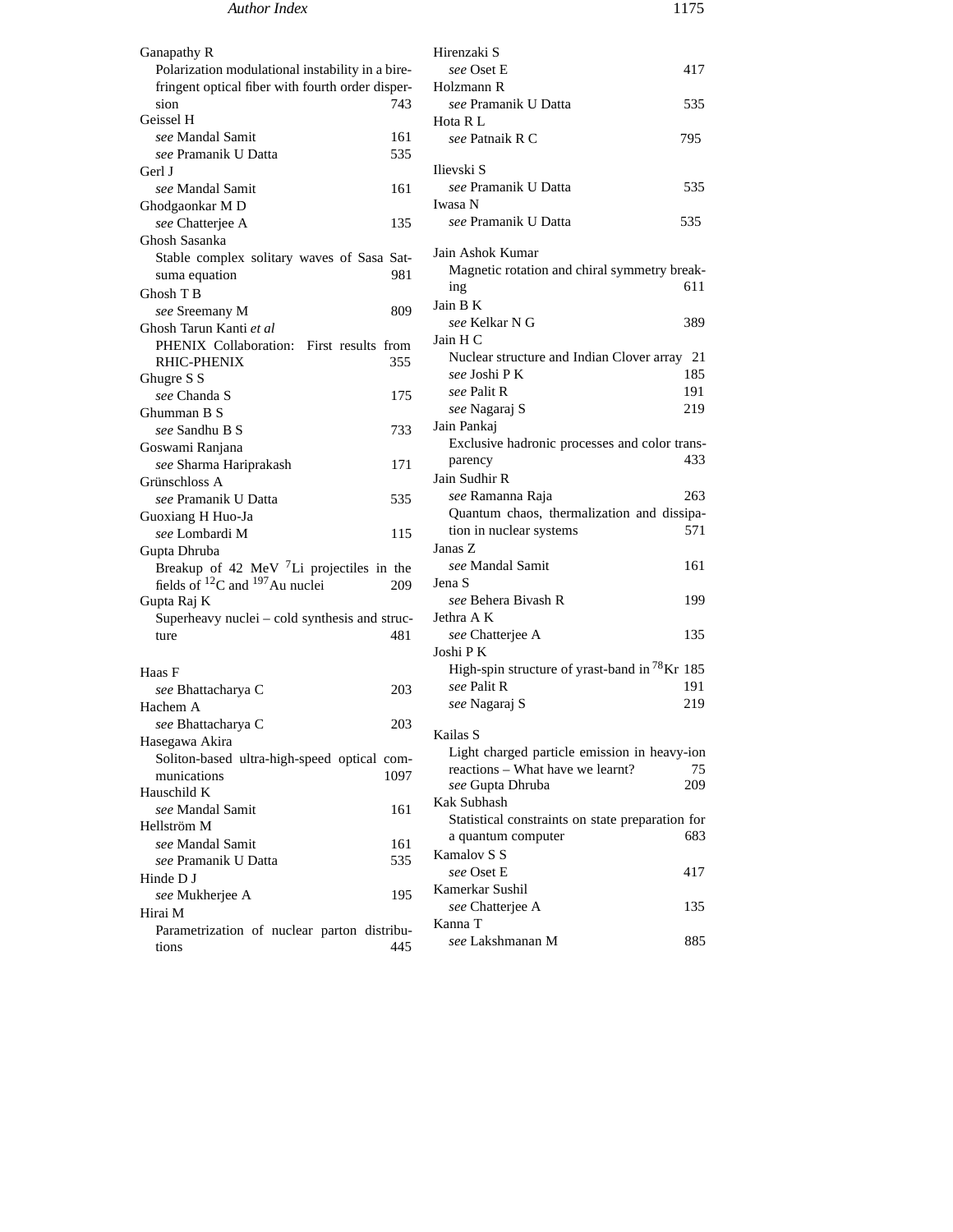| Kanungo R                                                 |      | Lakshmanan M                                     |      |
|-----------------------------------------------------------|------|--------------------------------------------------|------|
| see Gupta Dhruba                                          | 209  | Shape changing collisions of optical soli-       |      |
| Karmakar Debjani                                          |      | tons, universal logic gates and partially coher- |      |
| see Bhagwat K V                                           | 763  | ent solitons in coupled nonlinear Schrödinger    |      |
| Kaur Rajwant                                              |      | equations                                        | 885  |
| Measuring the top quark mass in the $e\mu$ chan-          |      | Leifels Y                                        |      |
| nel: A study                                              | 689  | see Pramanik U Datta                             | 535  |
| Kaur Sarvapreet                                           |      | Leinweber D B                                    |      |
| Rejoinder                                                 | 837  | see Detmold W                                    | 251  |
| Kelkar N G                                                |      | Leistenschneider A                               |      |
| Hyperon production in $pp$ collisions                     | 389  | see Pramanik U Datta                             | 535  |
| Keutgen T                                                 |      | Lemmon R C                                       |      |
| see Meulders J-P                                          | 85   | see Mandal Samit                                 | 161  |
| Khan E                                                    |      | Lisak M                                          |      |
| see Blumenfeld Y                                          | 493  | see Anderson D                                   | 917  |
| Khan Md Abdul                                             |      | Lombardi F S                                     |      |
| Investigation of halo structure of <sup>6</sup> He by hy- |      | see Lombardi M                                   | 115  |
| perspherical three-body method                            | 701  | Lombardi M                                       |      |
| Kivshar Yuri S                                            |      | The leak microstructure                          | 115  |
| see Sukhorukov Andrey A                                   | 1079 | Lubkiewicz E                                     |      |
| Kohli J M                                                 |      | see Pramanik U Datta                             | 535  |
| see Kaur Rajwant                                          | 689  | Lunardon M                                       |      |
| Kojouharov I                                              |      | see Viesti G                                     | 469  |
| see Mandal Samit                                          | 161  |                                                  |      |
| Kopatch Y                                                 |      | Machner H et al                                  |      |
| see Mandal Samit<br>Kratz J V                             | 161  | GEM Collaboration: Meson production in $p+$      |      |
| see Pramanik U Datta                                      | 535  | <i>d</i> reactions                               | 399  |
| Kubo Ken-ichi                                             |      | Mahadevan C                                      |      |
| Nuclear and hadronic reaction mechanisms                  |      | see Freeda T H                                   | 829  |
| producing spin asymmetry                                  | 379  | Mahajan C G                                      |      |
| Kulessa R                                                 |      | Rejoinder                                        | 837  |
| see Pramanik U Datta                                      | 535  | Mahapatra S                                      |      |
| Kumano S                                                  |      | A simple coordinate space approach to three-     |      |
| see Hirai M                                               | 445  | body problems - Examples: Halo nucleus and       |      |
| Kumar Ajit                                                |      | double- $\lambda$ hypernucleus                   | 717  |
| Bistable soliton states and switching in doubly           |      | Mahata K                                         |      |
| inhomogeneously doped fiber couplers                      | 969  | see Gupta Dhruba                                 | 209  |
| Kumar R                                                   |      | Mahboub D                                        |      |
| see Mukherjee B                                           | 181  | see Bhattacharya C                               | 203  |
| Kumar Rajesh                                              |      | Maimistov Andrey I                               |      |
| see Kumar Rakesh                                          | 215  | Completely integrable models of nonlinear        |      |
| Kumar Rakesh                                              |      | optics                                           | 953  |
| The automatic liquid nitrogen filling system              |      | Malomed Boris A                                  |      |
| for GDA detectors                                         | 215  | see Crasovan Lucian-Cornel                       | 1041 |
| Kuriakose V C                                             |      | Stable helical solitons in optical media         | 1061 |
| see Ganapathy R                                           | 743  | Malyadri A J                                     |      |
| see Vinoj M N                                             | 987  | see Kumar Rakesh                                 | 215  |
| Kurup M B                                                 |      | <b>Mandal Samit</b>                              |      |
| see Srinivasan B                                          | 651  | Gamma-ray spectroscopy with relativistic ex-     |      |
|                                                           |      | otic heavy-ions                                  | 161  |
| Lai Derek W C                                             |      | Maréchal F                                       |      |
| see Chow Kwok W                                           | 937  | see Blumenfeld Y                                 | 493  |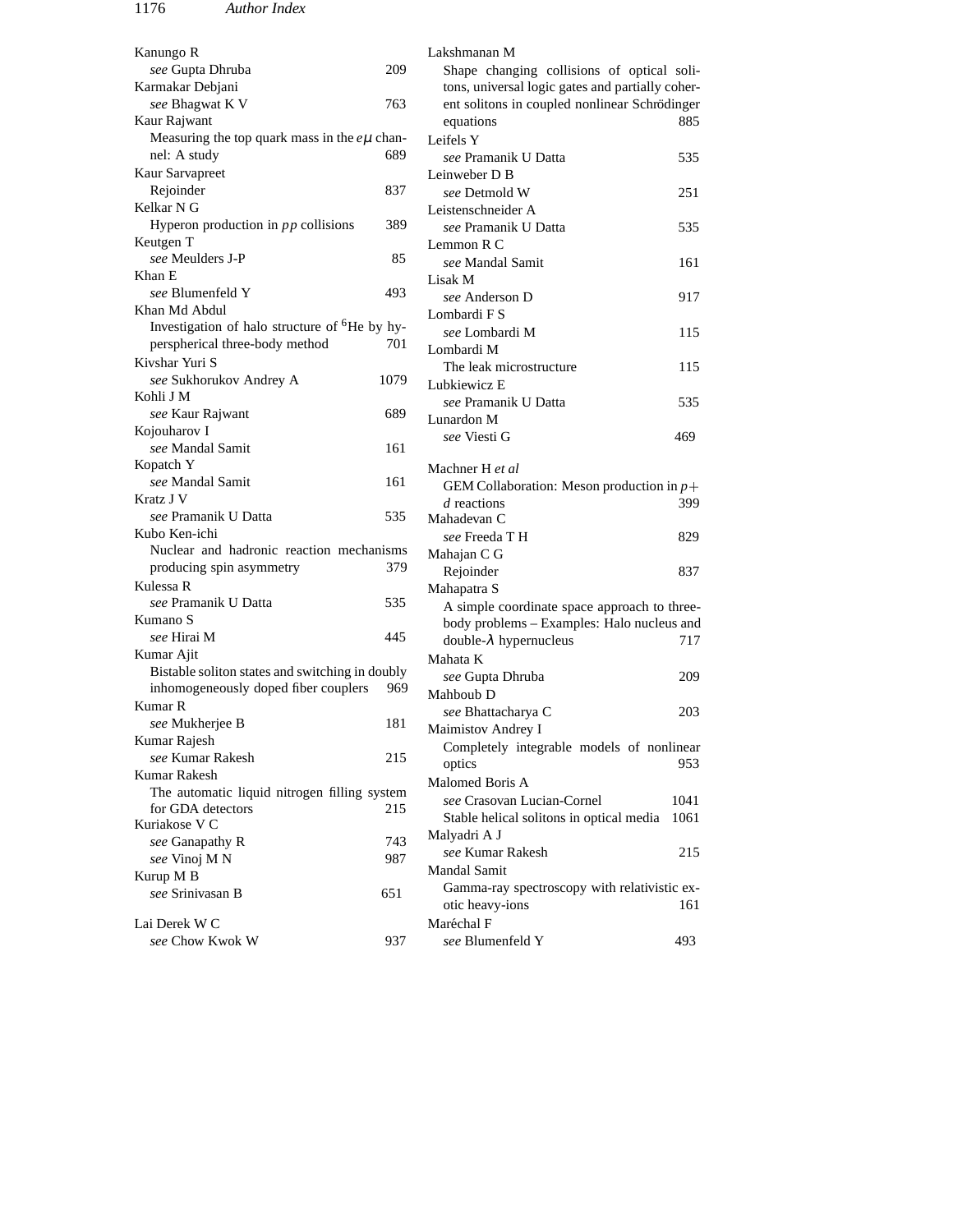Martin E *see* Bhattacharya C 203 Mayet P *see* Mandal Samit 161 Melnitchouk W *see* Detmold W 251 Meulders J-P Neutron-induced reaction cross-section measurements using a small multi-detector array and description of a large array 85 Mihalache Dumitru *see* Crasovan Lucian-Cornel 1041 Mishra Adya Prasad Rovibrational matrix elements of the multipole moments and of the polarizability of the  $H_2$  molecule in the solid phase: Effect of in-<br>termolecular potential  $727$ termolecular potential Miyama M *see* Hirai M 445 Moretto S *see* Viesti G 469 Morton C R *see* Mukherjee A 195 Mukherjee A Fusion around the barrier for  ${}^{7}Li + {}^{12}C = 195$ Mukherjee B *see* Chanda S 175 High spin rotational bands in  ${}^{65}Zn$  181 Mukherjee P Evolution of nuclear spectroscopy at Saha Institute of Nuclear Physics 5 Mukherjee S N *see* Mahapatra S 717 Münzenberg G *see* Pramanik U Datta 535 Muralithar S *see* Chatterjee J M 165 *see* Chanda S 175 *see* Mukherjee B 181 *see* Kumar Rakesh 215 Nag J *see* Mahapatra S 717 Nagaraj S *see* Joshi P K 185 Fabrication and testing of the recoil mass spectrometer at Bombay Pelletron 219 Naidu B S *see* Nagaraj S 219 Navin A *see* Nagaraj S 219 Nayak Tapan K *et al* WA-98 Collaboration: Multiplicity distributions and charged-neutral fluctuations 285 Nebbia G *see* Viesti G 469 Newton J O *see* Mukherjee A 195 Nica N *see* Meulders J-P 85 Nieves J *see* Oset E 417 Noujcer R *see* Bhattacharya C 203 Okumura Y *see* Oset E 417 Oset E Chiral unitary theory: Application to nuclear problems 417 Ozawa Akira Recent radioactive ion beam program at RIKEN and related topics 525 Padmini S *see* Chatterjee A 135 Palit R *see* Joshi P K 185 Structure of  $72,74$  Se at high spin 191 *see* Nagaraj S 219 Panchal H V *see* Nagaraj S 219 Pande S S *see* Chatterjee A 135 Pandey M K *see* Srinivasan B 651 Pandya J N Masses of *S* and *P* wave mesons and pseudoscalar decay constants using a confinement scheme 821 Papka P *see* Bhattacharya C 203 Patnaik R C Theory of anisotropic diamagnetism, local moment magnetization and carrier spinpolarization in  $Pb_{1-x}Eu_xTe$  795 Paul S D *see* Nagaraj S 219 Peng G D *see* Malomed Boris A 1061 Pesente S *see* Viesti G 469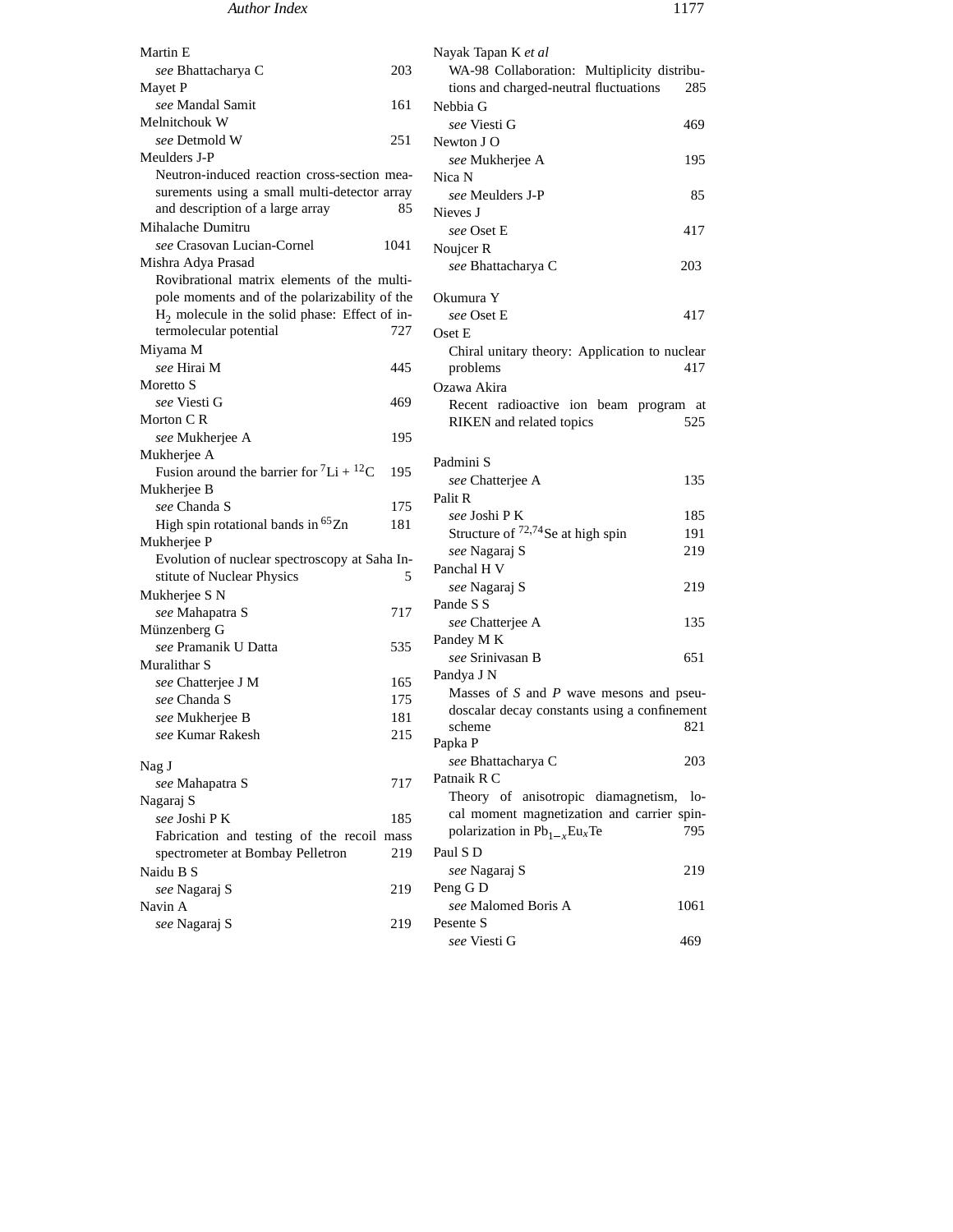| Phatak S C                                                     |     | Roberfroid V                                   |  |
|----------------------------------------------------------------|-----|------------------------------------------------|--|
| Quark matter formation in dense stellar ob-                    |     | see Meulders J-P<br>85                         |  |
| jects                                                          | 325 | Rousseau M                                     |  |
| Pillay R G                                                     |     | 203<br>see Bhattacharya C                      |  |
| see Srinivasan B                                               | 651 | Rowley Neil                                    |  |
| Podolyak Z                                                     |     | Nuclear physics with simple and multi-         |  |
| see Mandal Samit                                               | 161 | element detectors and with stable and radioac- |  |
| Popov Yu P                                                     |     | tive beams<br>57                               |  |
| Peculiarities of the modern neutron spec-                      |     | Roy Amit                                       |  |
| troscopy                                                       | 601 | Superconducting Linac and associated accel-    |  |
| Porsezian K                                                    |     | erator development at NSC<br>659               |  |
| Soliton models in resonant and nonresonant                     |     | Roy B J                                        |  |
| optical fibres<br>1003                                         |     | 209<br>see Gupta Dhruba                        |  |
| Pramanik U Datta                                               |     | Roy R                                          |  |
| Structure of light neutron-rich nuclei through                 |     | Multifragmentation and dynamics in heavy       |  |
| Coulomb dissociation                                           | 535 | ion collisions<br>105                          |  |
| Prete G                                                        |     | Roy Subinit                                    |  |
| see Viesti G<br>469                                            |     | see Behera Bivash R<br>199                     |  |
|                                                                |     | see Gupta Dhruba<br>209                        |  |
| Raeymackers E                                                  |     |                                                |  |
| see Meulders J-P                                               | 85  | Saddi M B                                      |  |
| Ralston John P                                                 |     | see Sandhu B S<br>733                          |  |
| see Jain Pankaj                                                | 433 | Saha Satyajit                                  |  |
| Ramanna Raja                                                   |     | MEGHNAD - A multi element detector array       |  |
| An empirical approach to the theory of parti-                  |     | for heavy ion collision studies<br>149         |  |
| cle and nuclear phenomena: Review and some                     |     | Saha Sarkar M                                  |  |
| new ideas                                                      | 263 | see Chatterjee J M<br>165                      |  |
| Ramos A                                                        |     | Saini S K                                      |  |
| see Oset E                                                     | 417 | see Kumar Rakesh<br>215                        |  |
| Rani K                                                         |     | Samant A                                       |  |
| see Mukherjee B                                                | 181 | 209                                            |  |
| Rani Kusum                                                     |     | see Gupta Dhruba<br>Samanta C                  |  |
| see Kumar Rakesh                                               | 215 | 209                                            |  |
| Rauch V                                                        |     | see Gupta Dhruba                               |  |
| see Bhattacharya C                                             | 203 | Samanta Chhanda                                |  |
| Ray A                                                          |     | Physics with loosely bound nuclei<br>519       |  |
| A BaF <sub>2</sub> crystal array for high energy $\gamma$ -ray |     | Sammut Rowland A                               |  |
| measurements                                                   | 141 | see Malomed Boris A<br>1061                    |  |
| Ray S N                                                        |     | Sanders S J                                    |  |
| see Chanda S                                                   | 175 | see Bhattacharya C<br>203                      |  |
| Recio C Garcia                                                 |     | Sandhu B S                                     |  |
| see Oset E                                                     | 417 | Scattering and absorption differential cross   |  |
| Regan PH                                                       |     | sections for double photon Compton scatter-    |  |
| see Mandal Samit                                               | 161 | ing<br>733                                     |  |
| <b>Reiter P</b>                                                |     | Santra A B                                     |  |
| see Pramanik U Datta                                           | 535 | Chiral symmetry and nuclear matter equation    |  |
| Rejmund M                                                      |     | of state<br>337                                |  |
| see Pramanik U Datta                                           | 535 | Sarkar <sub>S</sub>                            |  |
| Rivoire G                                                      |     | see Chatterjee J M<br>165                      |  |
| see Barillé R<br>1139                                          |     | Satpathy M                                     |  |
| Rizzi V                                                        |     | see Behera Bivash R<br>199                     |  |
| see Viesti G                                                   | 469 | Schaffner H                                    |  |
|                                                                |     | see Mandal Samit<br>161                        |  |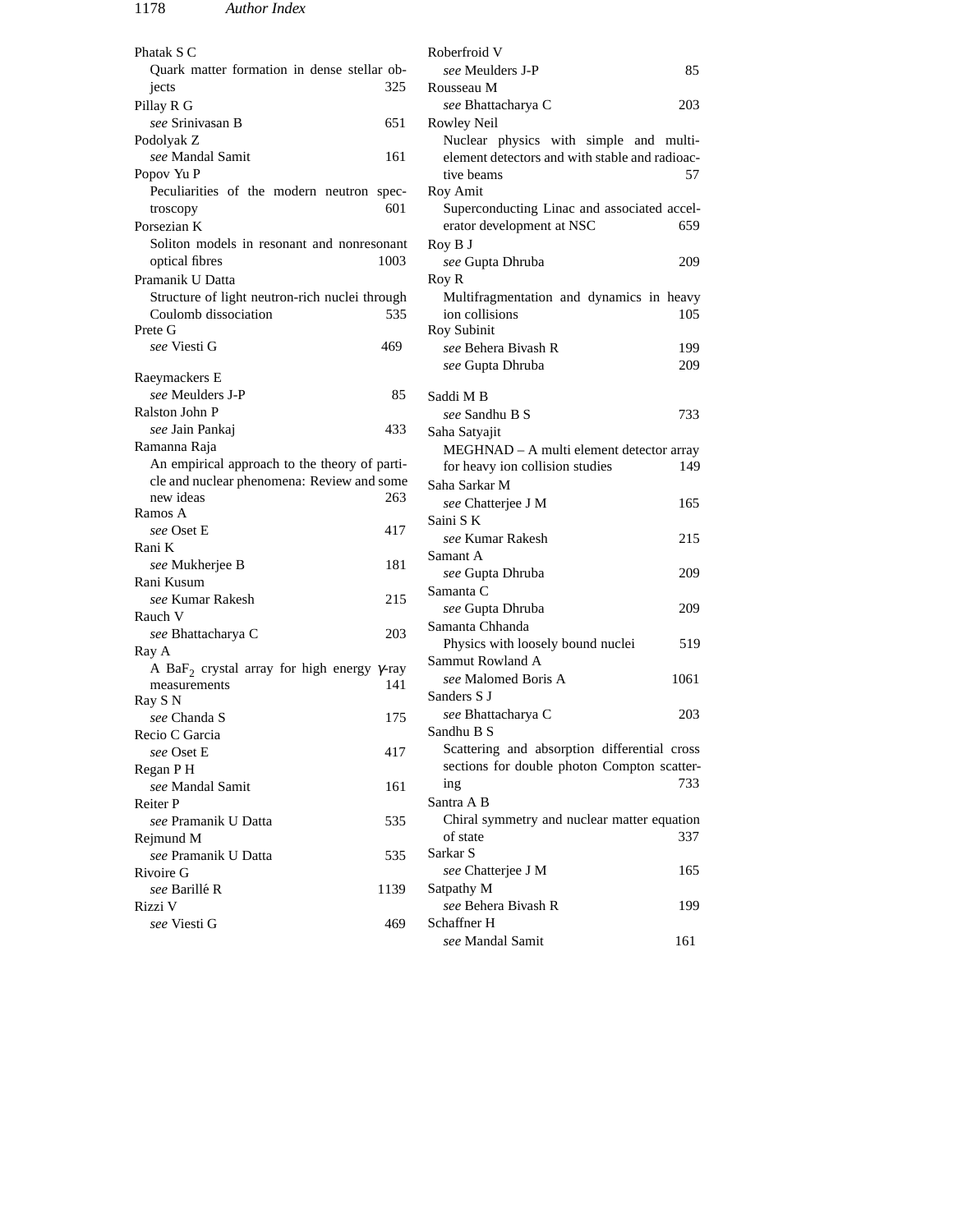| Scheidenberger C                                      |     | Sreemany M                                    |      |
|-------------------------------------------------------|-----|-----------------------------------------------|------|
| see Pramanik U Datta                                  | 535 | Near surface composition of some alloys by    |      |
| Schlegel C                                            |     | X-ray photoelectron spectroscopy              | 809  |
| see Mandal Samit                                      | 161 | Srinivasan B                                  |      |
| Schukraft J                                           |     | Superconducting LINAC booster for the         |      |
| Heavy ions at the LHC: Physics perspectives           |     | Mumbai pelletron                              | 651  |
| and experimental program                              | 345 | Srivastava B K                                |      |
| Sethi B                                               |     | Multifragmentation and the phase transition:  |      |
| see Sharma Hariprakash                                | 171 | A systematic study of the multifragmentation  |      |
| Shanmugam G                                           |     | of 1A GeV, Au, La and Kr                      | 301  |
| Inclusion of temperature dependent shell cor-         |     | Srivastava Dinesh Kumar                       |      |
| rections in Landau theory for hot rotating nu-        |     | Single photons, dileptons and hadrons from    |      |
| clei                                                  | 223 | relativistic heavy ion collisions and quark-  |      |
| Shanti Ruby                                           |     | hadron phase transition                       | 235  |
| see Kumar Rakesh<br>Sharan M K                        | 215 | Stezowski O                                   |      |
| see Behera Bivash R                                   | 199 | see Bhattacharya C                            | 203  |
| Sharma Hariprakash                                    |     |                                               |      |
| Particle-rotor-model calculations in <sup>125</sup> I | 171 | Sukhorukov Andrey A                           |      |
| Sheikh J A                                            |     | Self-trapped optical beams: Spatial solitons  |      |
| see Joshi P K                                         | 185 |                                               | 1079 |
| see Palit R                                           | 191 | Sümmerer K                                    |      |
| Shetty D                                              |     | see Pramanik U Datta                          | 535  |
| see Viesti G                                          | 469 | Suomijärvi T                                  |      |
| Shlomo Shalom                                         |     | see Blumenfeld Y                              | 493  |
| Compression modes and the nuclear matter in-          |     | Sural D P                                     |      |
| compressibility coefficient                           | 557 | see Mahapatra S                               | 717  |
| Shrivastava A                                         |     | Suzuki Toshio                                 |      |
| see Gupta Dhruba                                      | 209 | see Dang Nguyen Dinh                          | 505  |
| Simon H                                               |     | Szilner S                                     |      |
| see Pramanik U Datta                                  | 535 | see Bhattacharya C                            | 203  |
| Simpson J                                             |     |                                               |      |
| see Mandal Samit                                      | 161 | Thomas A W                                    |      |
| Singh B                                               |     | see Detmold W                                 | 251  |
| see Sandhu B S                                        | 733 | Tilquin I                                     |      |
| Singh Jahan                                           |     | see Meulders J-P                              | 85   |
| see Sharma Hariprakash                                | 171 | Timmers H                                     |      |
| Singh P                                               |     | see Mukherjee A                               | 195  |
| Folded tandem ion accelerator facility at             |     | Toki H                                        |      |
| Trombay                                               | 639 | see Oset E                                    | 417  |
| Singh R P                                             |     | Towers Isaac                                  |      |
| see Chatterjee J M                                    | 165 | see Malomed Boris A                           | 1061 |
| see Chanda S                                          | 175 | Tripathi G S                                  |      |
| see Mukherjee B                                       | 181 | see Patnaik R C                               | 795  |
| Singh S K                                             |     | Tserruya Itzhak                               |      |
| Neutrino anomaly and v-nucleus interactions           |     | Searching for quark matter with dileptons and |      |
|                                                       | 315 | photons: From SPS to relativistic heavy ion   |      |
| see Srinivasan B                                      | 651 | collider                                      | 271  |
| Sit SK                                                |     |                                               |      |
| see Dutta K                                           | 775 |                                               |      |
| Slypen I                                              |     | Vacas M J Vicente                             |      |
| see Meulders J-P                                      | 85  | see Oset E                                    | 417  |